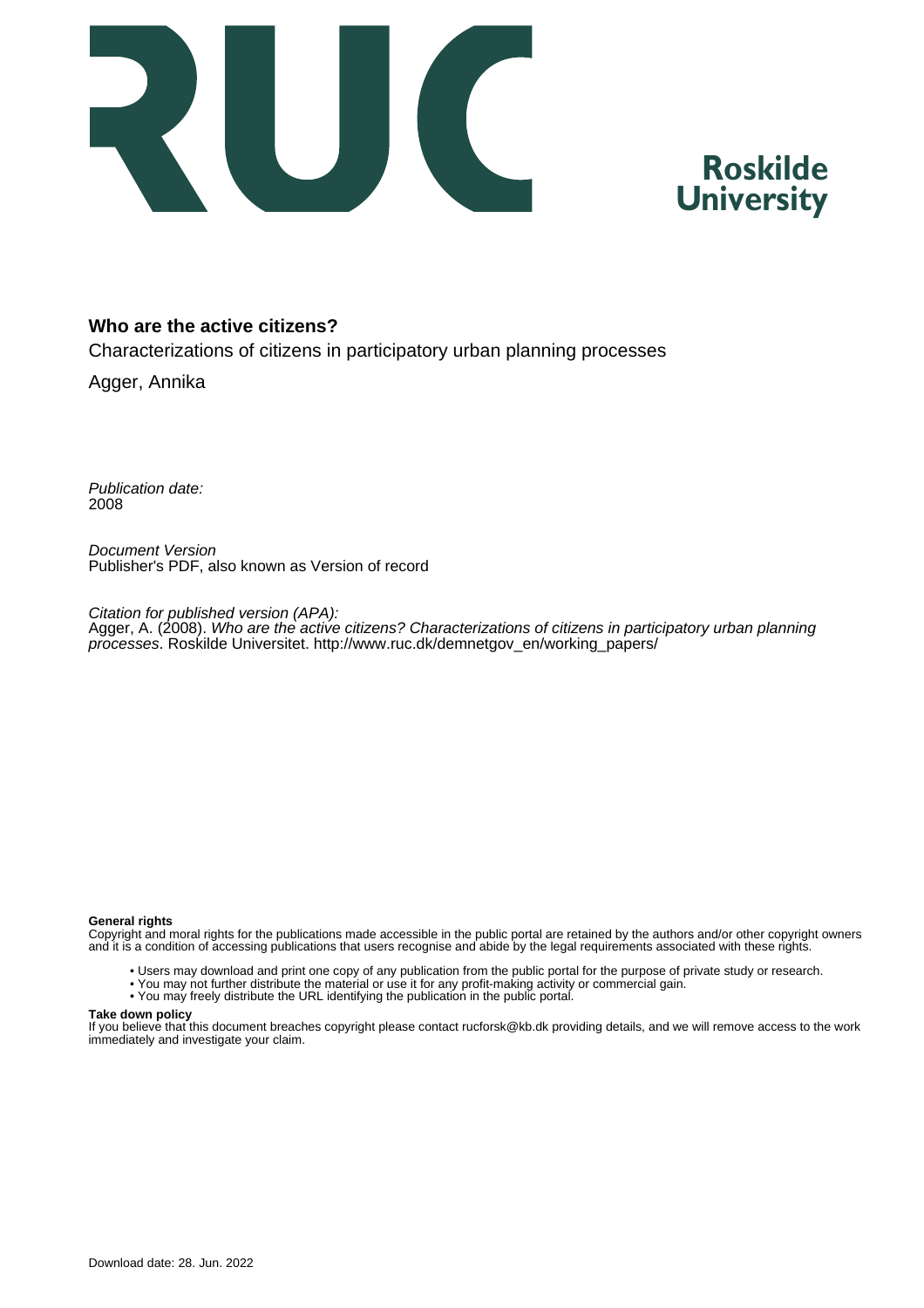# **CENTER FOR DEMOKRATISK NETVÆRKSSTYRING**

## WORKING PAPER SERIES

Who are the active citizens?

- Characterizations of citizens in participatory urban planning processes

ANNIKA AGGER

WORKING PAPER 2008: 4 CENTER FOR DEMOCRATIC NETWORK GOVERNANCE ROSKILDE UNIVERSITY, BUILDING 25, P.O. BOX 260 DK-4000 ROSKILDE, DENMARK WWW.RUC.DK/DEMNETGOV JUNE 2008

> ISBN: 87-92063-36-5 ISSN: 1902-0058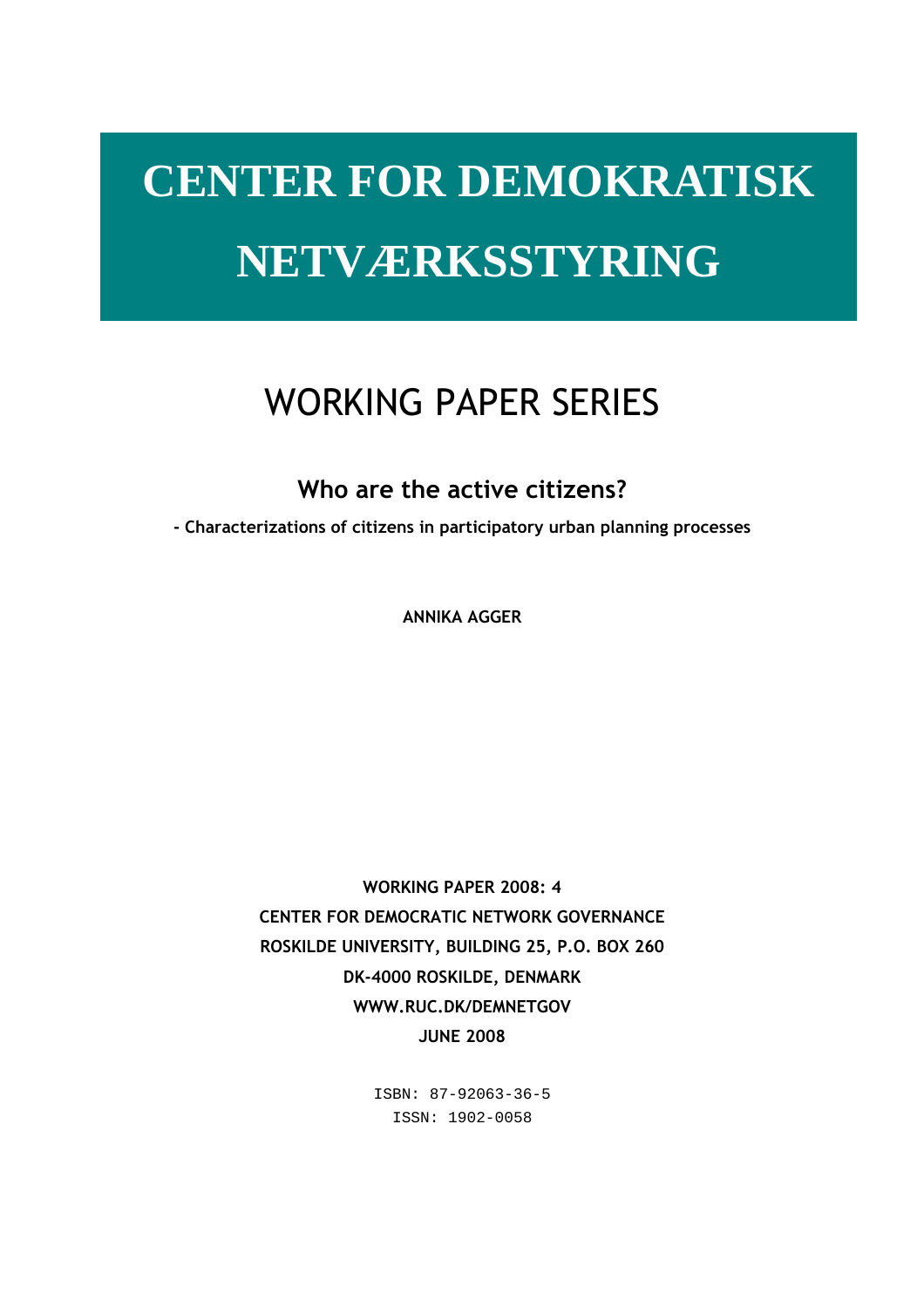#### **Abstract**

*This article presents the variety of different active citizens and participants involved in a collaborative and participatory planning process within an urban regeneration project in Denmark. In much of the literature on planning and citizen participation citizens are often regarded as a homogenous group. This article argues that there are no `ordinary´ citizens, and claims that citizens are very different and participate in various ways. A criticism raised in relation to participatory processes is that these often tend to favour certain modes of communication based on an implicit ideal of the citizen as being resourceful, mastering political skills and know-how and time. However, many citizens do not `fit´ this stereotype, and thus there is a risk that many citizens are biased by the way the institutional settings for participation are designed. A characterization of active citizens in participatory processes could be useful for practitioners in order to be aware that their choices of techniques and involvement are part of shaping the nature of the participatory process and their overall inclusiveness and representativeness.*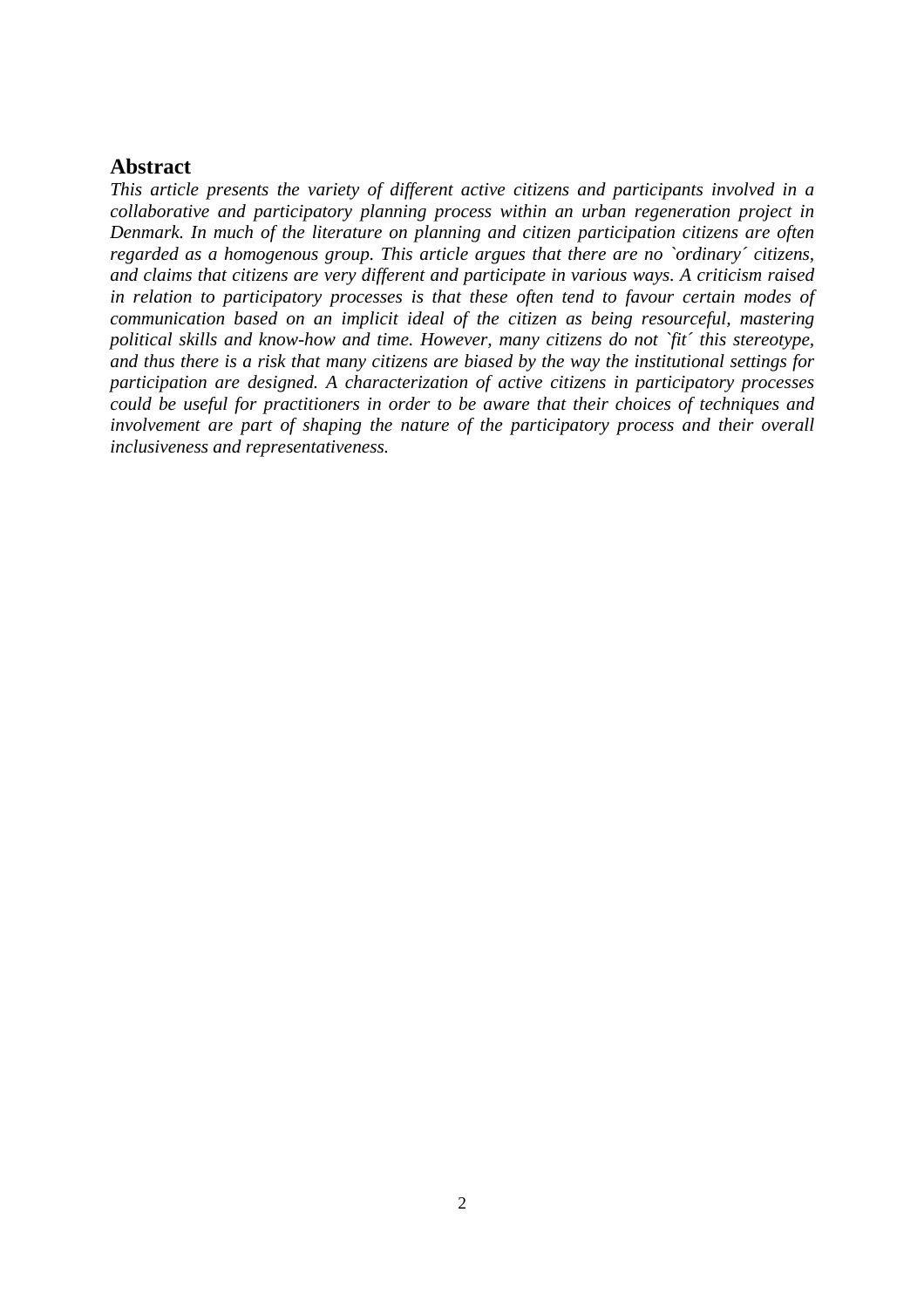#### **1. Introduction**

Who are the active citizens in participatory processes? How can we get a better idea of who are included and excluded in participatory processes? Integrating citizens into policy and decision making processes has become an important method of governance in many Western European countries within the last decade (McGrath 2005). Public participation in local planning, including urban design and regeneration, through the use of deliberative processes is currently widely promoted as the means of enhancing institutional legitimacy, citizen influence and social responsibility and learning (Hajer and Wagenaar, 2003).This article focuses on how we can generate hypotheses concerning ´*who is involved´* in many of these deliberative approaches, where citizens and local stakeholders are mobilised into formal networks to address policy issues (Marcussen and Torfing 2007: 84). These new arenas of involvement differ from more traditional modes of governance in that they encourage the active participation of citizens and other stakeholders. Moreover they contain sustained periods of deliberation and focus on civic learning and empowerment (Fung 2006). The institutional settings for integrating citizens into public policy making vary, but often they take the form of formal networks set up by a public agent, and are composed of representatives of local governments, business and civil society associations as well as 'ordinary' citizens (Agger and Löfgren 2007). These networks may be referred to as public private partnerships, strategic alliances, think tanks, deliberative forums, citizen panels or public boards, committees or councils (Agger, Sørensen & Torfing 2007). A common denominator of these arenas is that they are based on deliberative processes aiming to increase the number of individuals and groups to reflect on, and get engaged in discussing, public issues (Williamson and Fung 2004). The idea is to supplement the role of citizens as voters (Gaventa 2007) and to transform citizens from demanding consumers of public services to responsible co-producers of public governance involving citizens in the design, implementation and enforcement of public policies. The underling argument is that public policies need the perspectives, ideas and resources of affected stakeholders in order to generate innovative policies and not to get stuck in diverse policy problems (Dente 2005).

Many of these initiatives are based on positive anticipations that deliberations among citizens can contribute to producing many important benefits such as learning; empowerment and enhanced trust among the involved actors (Innes, J. E. and Booher 2004: 422). A central tenet of participatory processes based on deliberative participation is that an informed citizenry, given the chance to discuss and debate with one another in a mutually respectful manner, will lead to more informed judgements about an issue and change its opinions (Abelson et al. 2004). By contrast, criticism has been raised both among scholars as well as among practitioners that few citizens participate in these types of deliberative arenas. Empirical studies of participation in participatory deliberative processes demonstrate that a small number of ordinary lay people participate, and it is more often the consolidation of intermediary bodies of sub-elites in between lay people and public authorities that are the active participants (Agger, Sørensen & Torfing 2007). Some scholars argue that public participation processes are in risk of becoming enclaves of `gated democracy´ or practices reserved for the same type of people that are already well – endowed with political resources (Carpini et al. 2004:321). The question at hand is: Are the participants in participatory processes `look alikes´ with the same type of knowledge and resources? Although much is written about new, and more deliberative modes of public participation based on participatory processes, *empirical accounts* of `*who´* participates in these new arenas for deliberation have apart from some few exceptions (Bang 2001, 2005, Bang and Sørensen 1999; Li and Marsh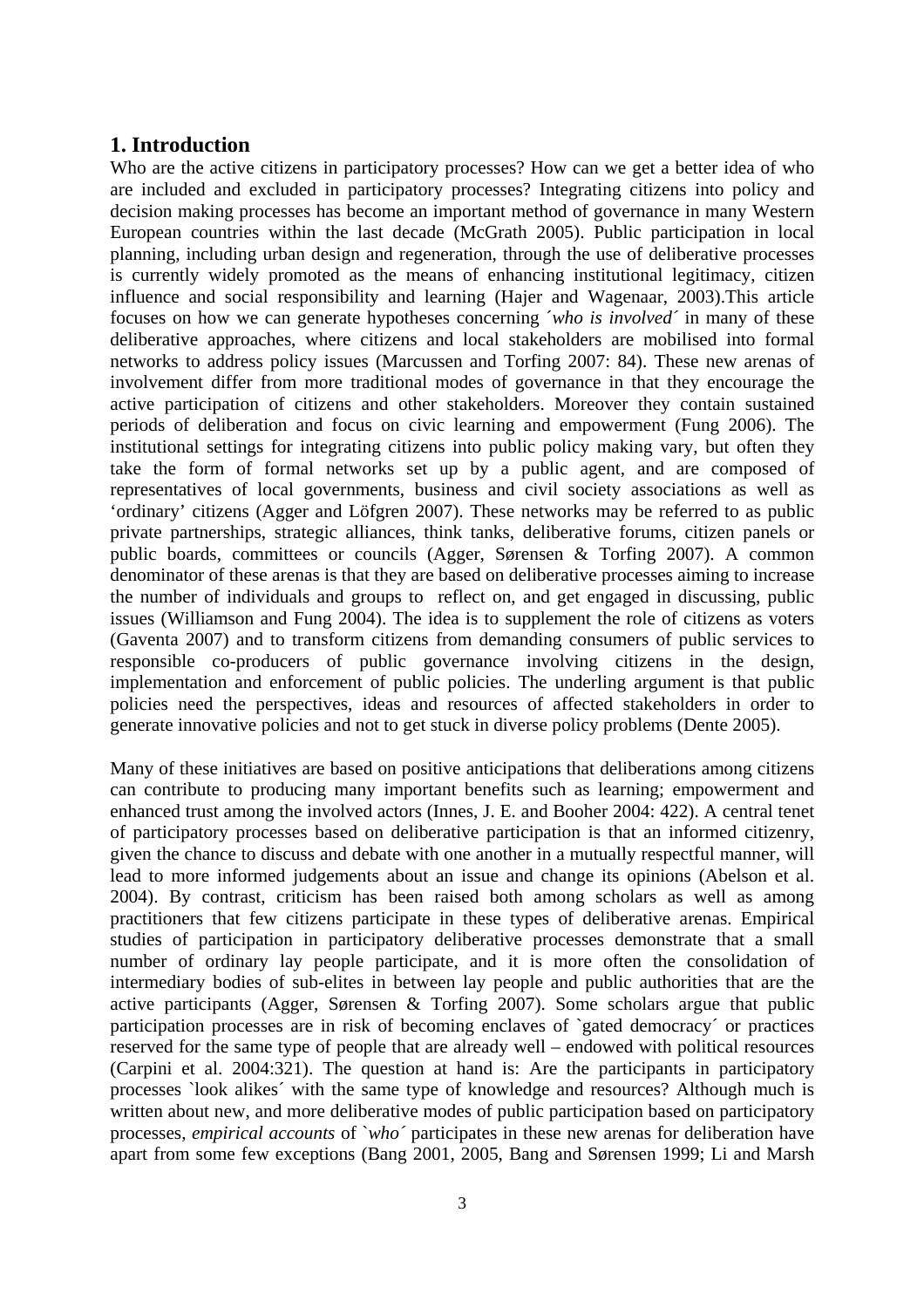2008) been notably overlooked in the literature (Abelson and Gauvin 2006). Scholars, practitioners and policy makers all call for more critical evaluation frameworks for assessing the interactive qualities of participatory processes (Collaborative Democracy Network 2006). If we want to mobilise different groups of affected citizens and stakeholders, and bring their resources and knowledge into policy making, it will be helpful to have a better notion of citizens´ diverse modes of participating.

The objective of this article is to offer a first step in learning more about `*who*´ participate and `*how*´ they participate by presenting an outline over active participants in participatory processes. This type of knowledge can help public administrators in designing special measurements in order to address those groups that are typically not represented in participatory processes. This can contribute to a broader representation of different types of citizens and thereby secure more diversity and innovation in the policy process. The empirical foundation for the article is a qualitative study of 49 of active citizens participating in a participatory planning process in an urban regeneration programme in Denmark dealing with improvement of deprived urban neighbourhoods by means of mobilising networks for participation. The citizens were interviewed over a period of three years, at the beginning of the Kvarterløft programme and then again two or three years later. The interviews were used to generate hypotheses about outlines of citizens in participatory processes. The article presents a description of the way the citizen participate and on how they perceive themselves and their role as political actors (Sørensen & Torfing 2003).

The following sections set out a theoretical perspective on how the concept of citizens has been articulated in different strands of the research literature. Then, an empirical account of `who´ participated in the Danish urban regeneration programme is presented. This is followed by a final discussion of the necessity to reflect on how we address `citizens´ in participatory processes.

#### **2. Citizens, consumers, clients, residents, stakeholders?**

Reviewing the literature on participation within planning theories (Campbell and Marshall 2000; Day 1997; Innes, J. E. and Booher 2004) it appears that more specific characterizations of citizens, and their mode of participating, is notably overlooked. Even in the more theoretical accounts within planning theories there is rarely a clear definition of citizens and their role in relation to planning understood as collective decision making (Cooper et al. 2006:84). Citizens are generally referred to by the use of broad categories e.g. as *residents; users; costumers; stakeholders; interest; partners; voters or as fellow citizens: community; neighbourhoods* and *public.* Every term carries different expectations about the role of citizens in relation to collective decision making (Cambell and Marshall 2000). The term of citizens as *voters* is mainly used in relation to notions of representative democracy. The introduction of New Public Management theories within the public sector in many European countries have led to the labelling of citizens as *consumers,* or *customers,* of public services (Agger et al. 2007). Also the term *stakeholder* is now widely used to describe those who actively choose to involve themselves in a particular issue. Stakeholders include both private and public actors who do not necessarily represent constituencies beyond themselves (Creighton 2005), but it is also sometimes applied to more diffuse societal categories defined by geography, gender, age, ethnicity or culture (Leach 2006). In many empirical studies citizens are referred to as homogeneous groups (Beierle and Cayford 2002), and distinctions about their mode of participating are seldom made.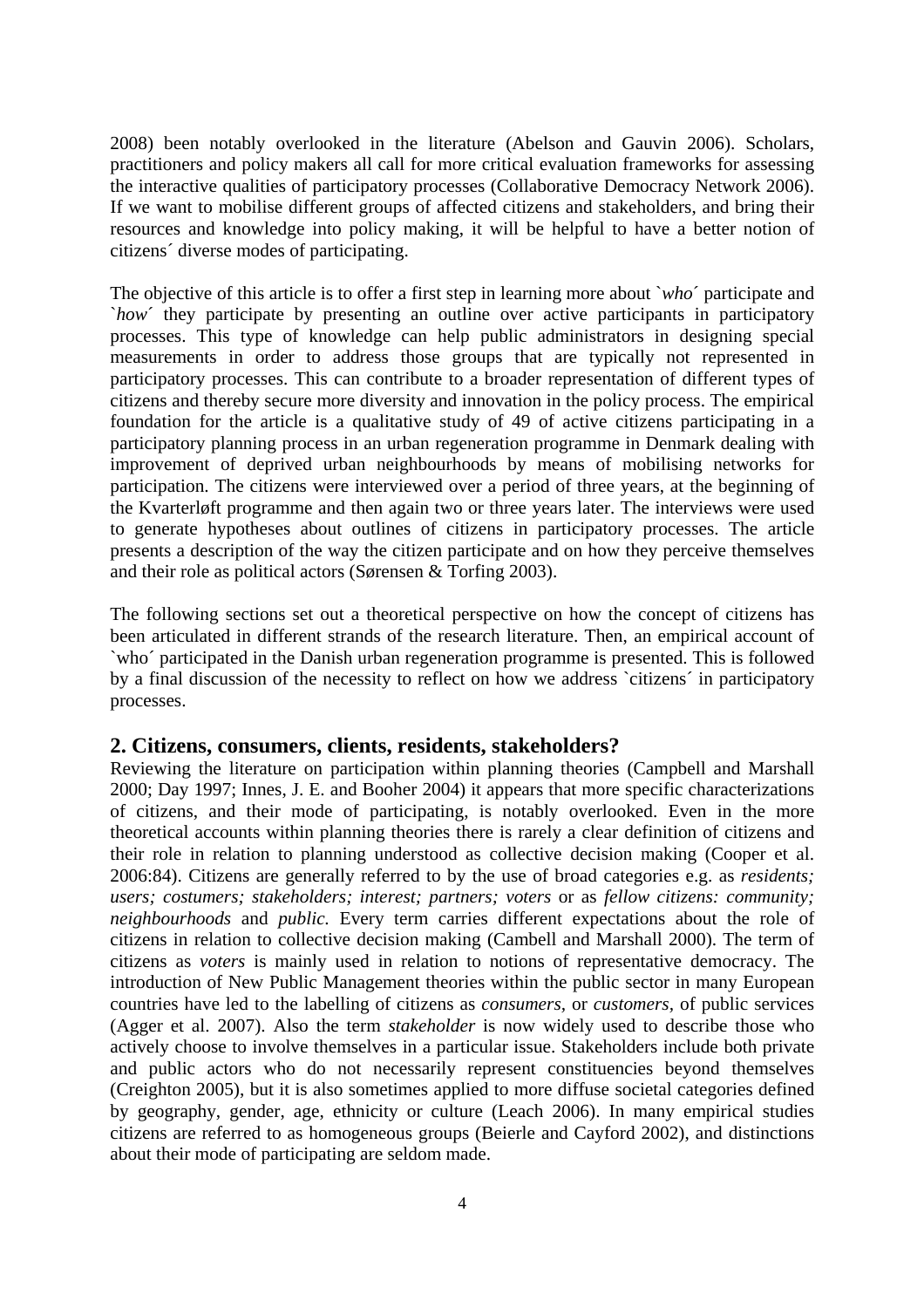Across Europe there is an increased attention to the need of strengthening citizen participation in policy making (EU-commission 2006). It is assumed that bringing in citizens and their communities in policy making will result in better outcomes in terms of social cohesion and improved service delivery. According to Mendes (2002), many policy developments build on an uncritical use of the term community, and community participation, as a guarantee for legitimacy and efficiency in public policies. He reminds us that local communities rarely are united or homogeneous, but rather are divided by class, ethnicity, race, and other significant social and economic barriers. In line with these perspectives, Cameron and Smith (2005) find that those citizens that participate in participatory processes do not belong to homogeneous groups, but are composed of many small "publics". They advise planners and policy makers to reflect on the ways their participatory practices either implicitly, or explicitly, exclude certain groups, while privileging others.

#### **2.1 Participatory processes favour certain groups**

One of the main criticisms raised in relation to participatory processes is that these often tend to exclude members of ethnic minorities; involve fewer women than men; and that they are often age biased (Fung 2004). In spite of the fact that public meetings are open to all who wish to attend, those who participate are, in reality, those who have resources in the form of political know-how information, time and professional knowledge (DeSanties and Hill 2004; Innes, J and Booher 1999; 2000). Many of the deliberative forums related to urban regeneration projects tend to favour certain modes of communication based on assertive, reason – giving dialogue (Burgers and Vranken 2004). Consequently, other modes of communicating such as storytelling, the expression of feelings and needs are easily devalued (Fung 2004:123). Thereby the participation processes are often biased and there is a risk that the more powerful and organised actors can tend to dominate other voices (Innes, J. E. and Booher 2004).

Public planners and policy makers should therefore be aware that participatory processes as such do not take place in a socio-political void, but are already premised on existing power relations (Pattison 2001). Even though many of the participatory processes seek to include all those affected by a certain decision, they often have difficulties overcoming some of the structural inequalities that make it easier for some groups to take advantage of formal opportunities for participation than others (Young 1996). According to Young (2000), two types of exclusion take place in participatory processes. The first one she calls *external exclusion* which refers to more structural inequalities that make it more difficult for certain groups to participate, and favour citizens and representatives with resources (Fung 2004:49). The other type she refers to as *internal exclusion* which describes the way that some peoples´ ideas and social perspectives are likely to dominate discussions and the outcome of the deliberations even when a forum has diversity in the room (Fung 2004: 49). Young's conclusion is that in order to create inclusive deliberative processes, it is simply not enough to put members of different groups in the same room, since the problem is that certain groups are simply not being heard. The point of Young's argument is that there are some practical norms about "*how to act and conduct*" in the participatory processes, and people who do not speak the dominant language and know the tacit rules of the game are easily excluded.

Public administrators play an important role in setting the rules for the participation processes and in defining the problems and the agendas about what is discussed thereby creating or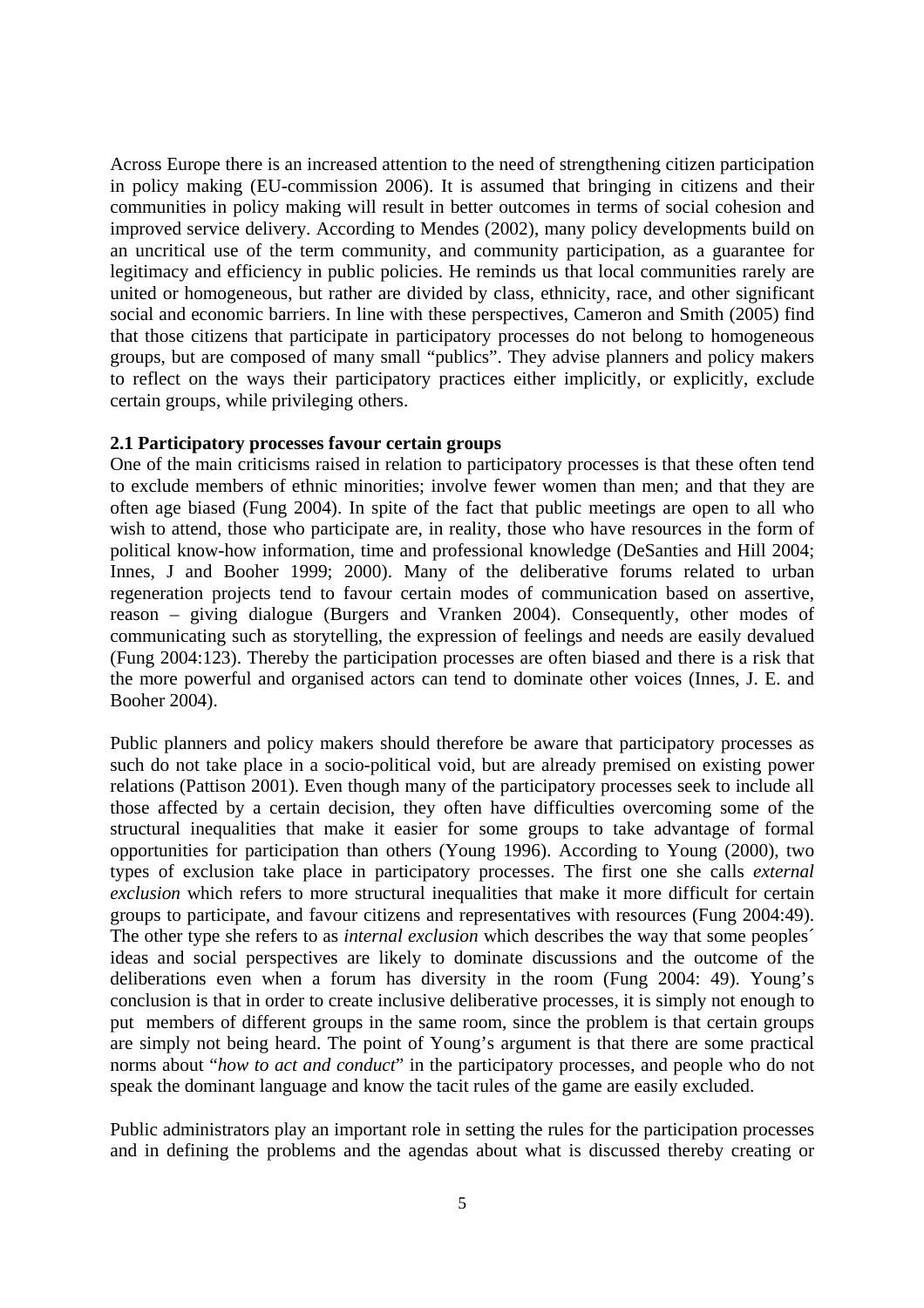ruling out alternatives (Atkinson 1999; Pløger 2001:227). By stipulating fair procedures for public processes, meaning for example that the processes are open to everyone, there is anticipation in many planning processes that the outcome of citizen participation in public decision-making will be seen as more legitimate because it is supposed to be the result of an inclusive, voluntary and reasoned dialogue. But these rules can, consciously or unconsciously, encourage participation for certain groups, and discourage, or even prohibit, participation by others (Hillier 1998:208; Mathur and Skelcher 2007). It is therefore important to be conscious of the institutional settings for deliberations since the choices of techniques are instrumental in shaping the nature of the participatory process and their overall inclusiveness and representativity (Gastil and Levine 2005).

#### **3. Characteristic of participants in participatory processes**

The empirical foundation for the characterization of citizens in participatory processes is an integrated urban regeneration programme in Denmark called `Kvarterløft´ (which means Area lift) that runs for a 5-7 year period. Kvarterløft can be described as an integrated and area based planning approach built on the active involvement of citizens and local stakeholders. It has been called a bottom-up network process because it aims to empower the involved stakeholders and to improve social cohesion in chosen areas. The Kvarterløft project contains many of the characteristics that the collaborative planning literature has stressed as important for deliberative dialogues (Dryzek and 2000; Healey 1997; Innes, J.E. and Booher 2003). It focuses on creating local arenas for dialogue through the use of a number of different participatory methods for involvement: community study groups, social events and meetings.

One of the central questions in the study was "*Who participates in the formal networks created as a result of the Kvarterløft strategy? How can they by characterized in relation to resources and modes of participation?"* The results of the study clearly demonstrated that the Kvarterløft by its organization and methods of citizen involvement had an implicit selection mechanism, and thereby favoured citizens with resources for participation. These resources could be: *relational* resources, *knowledge* resources or *time* resources (Larsen 1999). Relational resources can be defined as network capabilities that enable citizens to act. Knowledge resources refer to the ability to read and write large amounts of text and the tacit rules relate to meetings and decision procedures. So the active citizens who participate in Kvarterløft can be characterised as being able to put their resources to good use, meaning that the formal networks that are established in the Kvarterløft process provide them with certain institutional settings in which they can use and develop their resources for participation. The interviews show that the motives for people's participation vary according to which ideals of democracy citizens subscribe to, as well as which organisational experiences they have from previous experiences. In the following, I identify two different types of active citizens: that is the *expert activists* and the *everyday makers*, both denominations are inspired by the work of the Danish researchers Bang (2003) and Sørensen (1999, 2001)*.* In addition, two other "categories" are discussed, namely the local *professionals* that played an important role in the process, and the *non- participants.* The following box sums up the active participants in the Kvarterløftproject.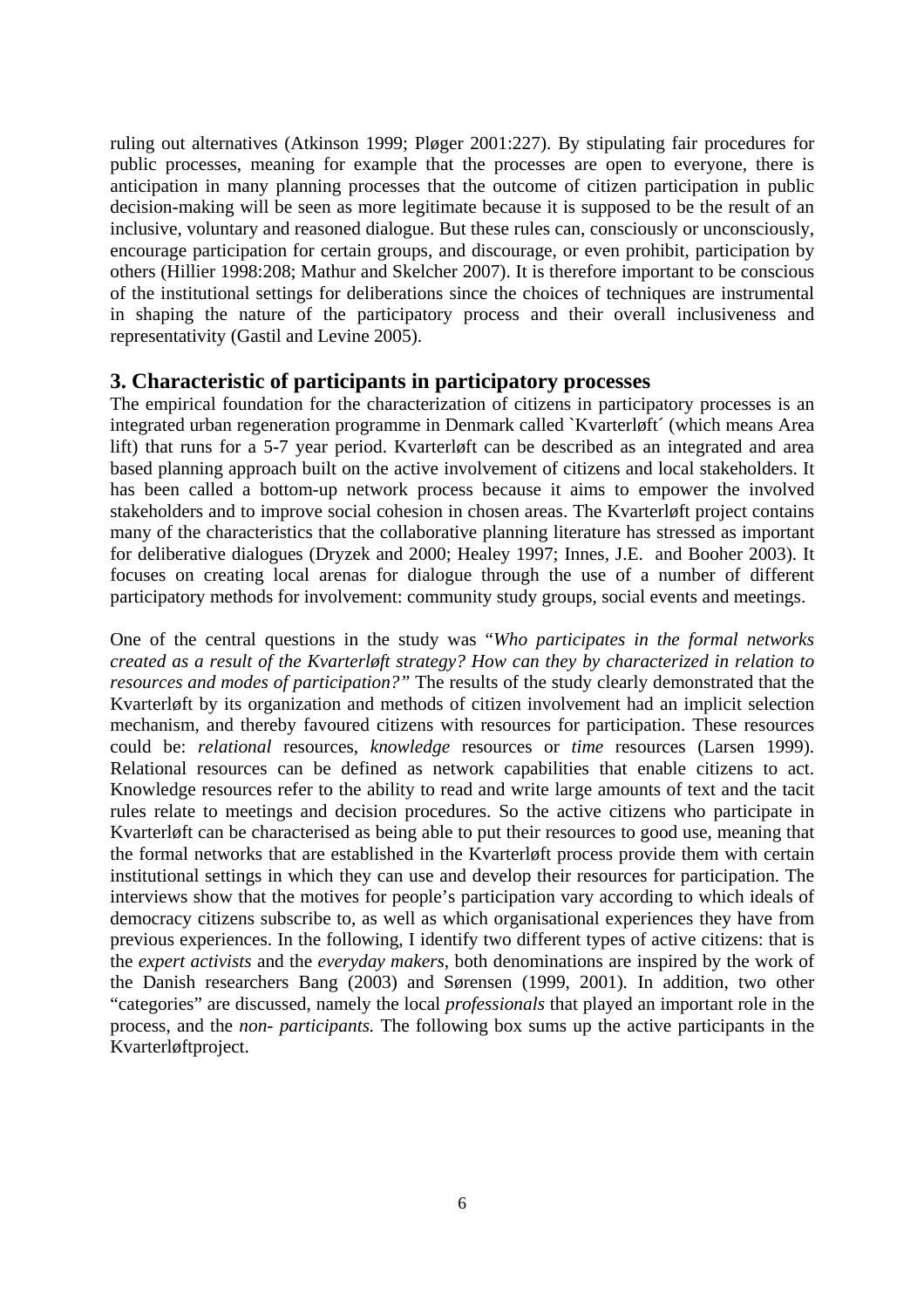| Type of active participants in participatory<br>processes |                                             |
|-----------------------------------------------------------|---------------------------------------------|
| <b>Expert activists</b>                                   | City papas/mammas<br>local patriot approach |
|                                                           | <b>Member</b><br>an                         |
|                                                           | organisation<br>local                       |
|                                                           | political party approach                    |
| Everyday makers                                           | Local hobby                                 |
|                                                           | <b>Interest based</b>                       |
| Professionals                                             | Representatives<br>from                     |
|                                                           | local institutions                          |

Box 1: Type of participants in the Kvarterløft programme

#### **3.1 Expert activists**

Expert activists make up the majority of the respondents of the interviews with the active citizens in the study. They can be called experts in local participation, and they are characterized by their long time involvement in the community. They often participate in the Kvarterløft as representatives of local civic associations or organisations. Expert activists are often middle-aged members of several associations, i.e. school boards, sports groups, local cultural initiatives, local churches or local political parties. They are all strongly engaged in their communities and involved in local politics. It is a lifestyle for them, so to speak. One of the respondents, characterized as an expert activist, expresses her participation in the following way:

*`We grow up with politics and work in associations, and have tasted the sense of holding power´. (Informant 32, Kvarterløft).* 

It is possible to distinguish between those expert activists that participate on the basis of a *local political party approach* and those who express *local patriotic sentiments. Apart from*  their membership in a local organisation several of the interviewed citizens were also cardholding members of a political party. Membership of a political party is a resource because it provides access to networks involving contacts with decision makers and local authorities. Some of the local party political controversies, and prejudices, among the members of the local political parties were transferred to the Kvarterløft process. But there seemed to be a tendency towards trying to achieve common understandings and suppress potential conflicts. The way these types of expert activists participate is more formal as they way to formal procedures and dialogue with their constituencies. This sometimes leads to conflicts with other types of citizens who were critical that the consultation of the constituencies slowed down the process.

The departure for the participation of the *local patriot approach* is typically a membership of one of the local housing or community associations. Their style of participation is often more "grassroot-like", less formal, and more individualistic, even though they participate as members of an association. They are often the "initiators" and "drivers" in many local projects. Larsen (1999) describes this type of participant as "city mamas or neighbourhood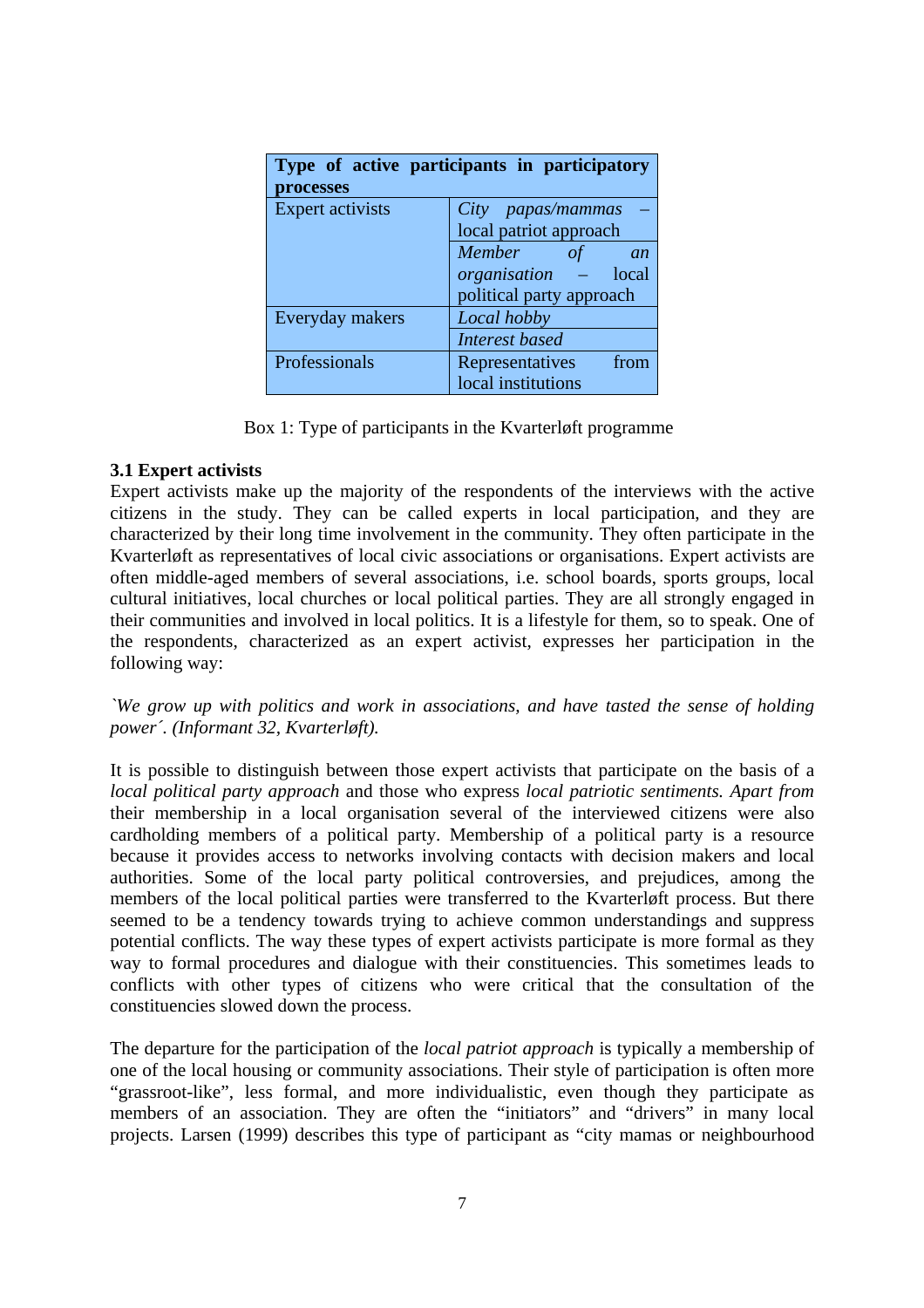fathers". They have often initiated successful local projects in the neighbourhood and know how to act politically, and strategically, when it comes to realising projects.

The expert activists in the Kvarterløft process have often developed distrust towards the local authorities due to their long-time experience with political participation. So in many cases they were more reluctant towards the urban regeneration plans and visions than the other participants. The majority of the *expert activists* are inspired by an ideal of direct democracy. This was demonstrated through their demand to be delegated decision-making competences from the elected politicians. According to the expert activists, a participatory process should also involve the real delegation of power, and many of them were discontented with the actual influence they were given during the process. Several of the expert activists found it unsatisfactory that they had achieved responsibility, but no real decision-making powers. They felt they were held accountable for decisions without 'real power' to make a difference. Expert activists are, nevertheless a resource for the Kvarterløft project because they initiate a lot of local projects, they know how to fundraise and lobby for those projects, and attract resources to the neighbourhood. But they are sometimes sceptical towards new and alternative modes of participation, and thereby act as gatekeepers. Consequently, citizens who do not have access to these networks, or who do not know the styles and habits of discussions and debate, can easily be excluded from efforts aimed at enhancing cooperation and negotiation between interested parties and local authorities.

#### **3.2 Everyday makers**

Another group of active citizens can be characterized as everyday makers. The term everyday maker derives from Bang and Sørensen´s (1998) study of political participation in Nørrebro in Denmark. An everyday maker can be described as a person whose political participation relates to particular issues. They are not members of any association and have no support base which can hold them accountable. They have no previous experience with participation, and are therefore often more open towards the participatory process. Their style of participation is characterized by part time, or ad hoc activities in projects that are close to their everyday life.

The respondents in the study were categorised as everyday makers were often young women, some with children and some students. Their main incentive for participating was a particular interest in e.g. improving the traffic conditions around their children's school or the sports facilities close to their home. The empirical study illustrates that everyday makers can be divided into those who participate on the basis of a out of a *concrete case* in order to obtain *physical improvements* in their community in relation to their everyday life, and those who participate *professionally* or *academically cause* because they find they can develop skills which they can then use in their studies or working life. One of the informants expresses her purpose of participation as follows:

#### *For me it is pure selfishness with the purpose of giving me contacts and knowledge (Interview person 23, Kvarterløft)*

The everyday makers differ from the expert activists in many ways. Their rationale for participation in the Kvarterløft process is firstly often formulated with reference to their individual needs, professionally, or with a wish to physically improve the neighbourhood. Secondly, their mode of participating is often more oriented towards acting here and now in order to create visible results and performed `con amore´. In opposition to the expert activists,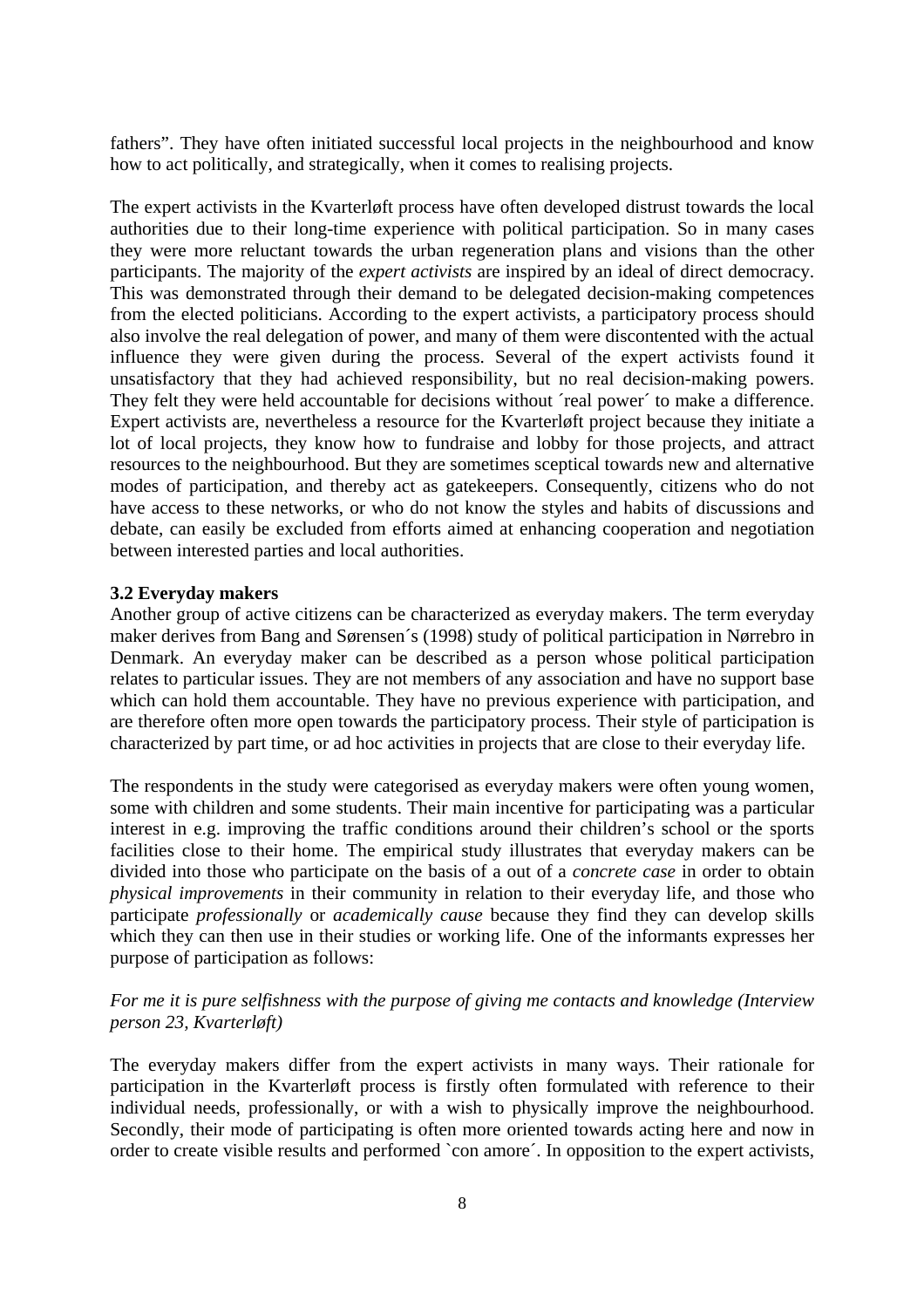the everyday makers demonstrated more trust towards the administrators from the Kvarterløftprogramme, as well as the civil servants from the municipalities. The everyday makers in the study were more inspired by an ideal of representative democracy, which could be seen in their reluctance to question the role of the elected politicians as the decisionmakers. They express that they have been positively surprised by the influence that they actually got. They feel that they have got sufficient resources to participate in the process, and they have faith in their own capabilities, as well as the responsiveness from the municipality.

#### **3.3 Local professionals**

A third group of active participants in the Kvarterløft process were representatives of local institutions in the neighbourhood, e.g. schools, day-care institutions and major sports or interest associations in the community. These people do usually not live in the neighbourhood, but work there and participate while they are at work. Often they have contacts to administrators in the municipality and know the code of conduct or language that facilitates communication with other professionals. Citizens interviewed for the study perceived the participation of representatives from local institutions in the Kvarterløft process as an advantage because their participation contributed to a continuation of the process, especially after the first year when many citizens dropped out. This is explained by one of the interviewed citizens in the following way:

*Nowadays people are not so damned volunteers and are not doing all kind of things for each other. So in that way I personally find it an advantage that some representatives from the local institutions join in as they participate on a continual basis. And those people are employed to handle these kinds of things professionally, and they know the language and have contacts to the public administrators. (Informant 34, Kvarterløft)* 

However, some of the respondents saw it as a disadvantage that representatives from the local institutions did not reside in the community. They found that there could be a risk that the interests of the municipality and the local institutions coincided, since the institutions often were organised as an integrated part of the municipality.

#### **3.4 The non-participants**

The characteristics of non-participants are based on the interviews with the active citizens in the Kvarterløft project. This is important to bear in mind because a group that is often missing in the Kvarterløft project is e.g. the *busy ones* or those groups with many resources who choose not to participate because of lack of time. Another group that was mentioned was those people without resources but who do not know that there are possibilities to participate. One of the respondents describes her view of the participants who drop out of the process in the following way:

*Those beer types stopped appearing after a short period. In the beginning they came to the meetings, but they were unsuccessful, because they came with a carrier-bag full of beer. As they did not contribute anything vital, we were not inclined to keep them. Those with few resources are not so much part of the process (Informant 23, Kvarterløft)* 

Based on the interviews with the active citizens, those who do not participate in the Kvarterløft, or similar projects, are typically *ethnic minorities*; *young people* and those with few personal, or material, resources. Even though it is a democratic right not to participate,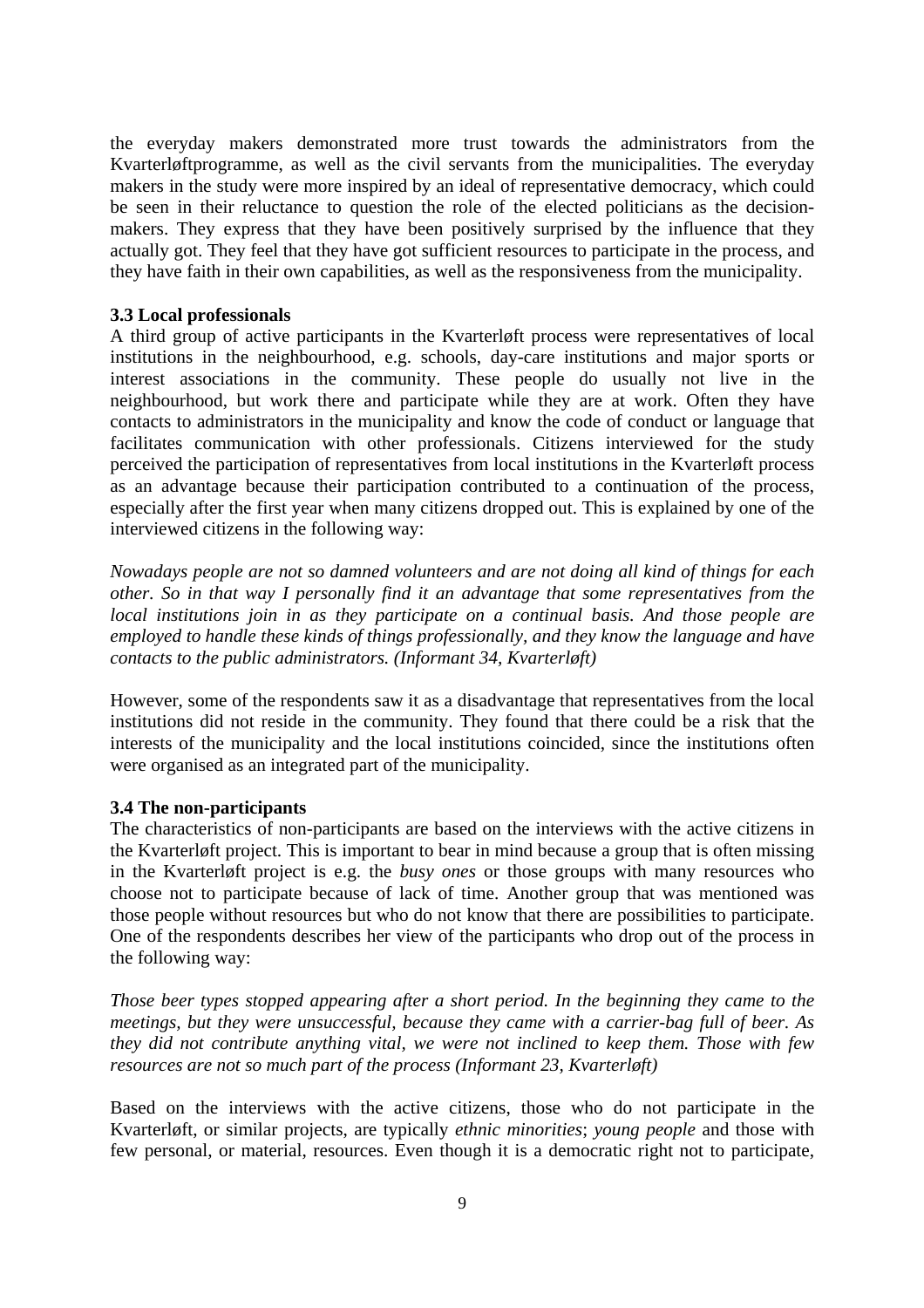the question is whether certain groups consciously choose not to participate, or if their nonparticipation is caused by structural power relations.

The empirical material illustrates that many of those citizens who at the beginning showed interest in the process dropped out during the first year. One of the conclusions of the study is that it requires political resources to participate in processes running over a prolonged period of time. Those citizens who do not have knowledge resources and positive experiences from previous projects have a tendency to stop participating after a short period. The professionals in the local Kvarterløft secretariat have been attentive to this and have sought to create "small visible projects" during the first year, in order to show the citizens that their participation matters. But it has been difficult to maintain the participation of groups that do not have resources for participation (time; political know-how; access to networks) over longer periods of time.

#### **4. Concluding remarks**

The involvement of citizens and local stakeholders in participatory processes is now being promoted by governments across many western countries. Based on the review of literature on citizen participation and a large number of planning and policy documents, I find it doubtful that "*citizens*" are often regarded or described as a homogeneous group. As I have demonstrated in my study of the Danish Kvarterløft programme, citizens cannot de defined in terms of a unified category. On the contrary, they are very different and participate in various ways. This is important to take into account when participatory processes are planned. My conclusion is that the institutional design of the process plays a decisive and important role concerning "*who*" participates. The Danish Kvarterløft programme, as well as many other participatory projects, is often implicitly based on an idea of the "engaged citizens" who have the resources to participate. They have time for meetings and for participating in local study groups; and resources enable them to understand the legal and technical language. This perspective of the ´citizens´ has consequences for how the meetings are arranged and designed, and thereby indirectly on ´who´ chooses to participate.

Most of the participatory activities that took place in the Kvarterløft programme were meetings in the afternoon or evenings. The citizens who had the best chances to attend were typically elderly, or people without small children. Those groups of citizens that are not accustomed to meetings based on face to face dialogues are easily left out. These groups are typically: the busy, those without political resources, ethnic minorities, and young people. Ethnic groups were especially difficult to mobilize in this mode of participating. It is decisive for the success of many of the projects in urban programmes that they are able to reach those target groups for the projects. The lessons from the Danish Kvarterløftprogramme are that special measures need to be taken to reach those groups, and that the local professionals need to reach out directly to those groups, at the places where they are already.

The empirical study presented in this article demonstrates that citizens have different perceptions of the kind of support they need from local government depending on their experience with participation. This difference can be related to different notions of democracy and participation. For everyday makers, for example, it is more important that there are visible concrete projects during the process, and that the meetings are supplemented with alternatives modes of participation. When dealing with the expert activists it is more helpful for planners to initiate processes with some techniques that create an arena where some of the frustrations of the expert activists from previous projects can be articulated. As one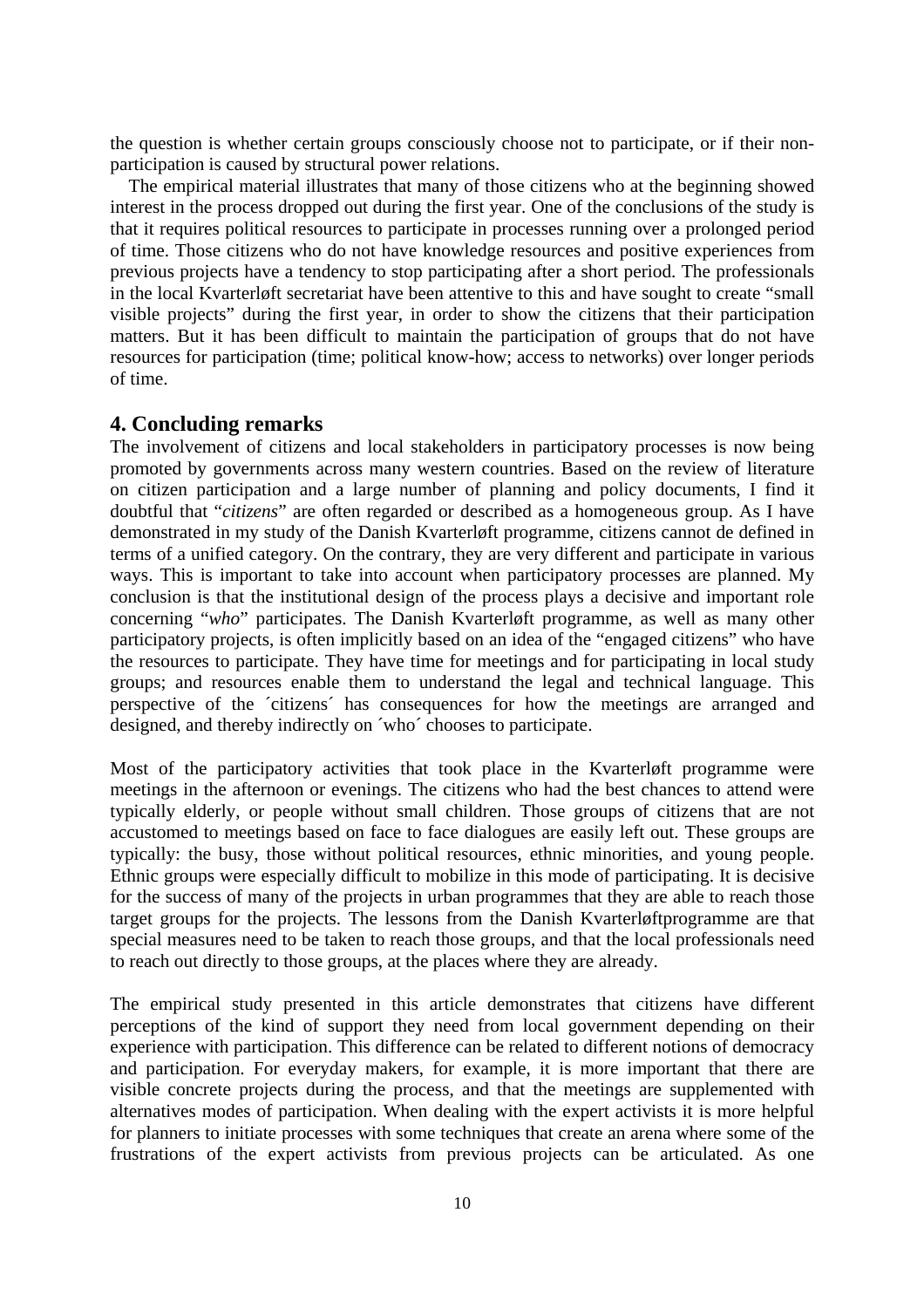experienced planner stated then the "blackboard is clean" and a new start can be made! The planners and public administrators play a decisive role in holding some of the energetic but also dominating, expert activists in check, but egally acknowledge them for their skills and capabilities while still restraining them a bit to leave space for other types of citizens to come forward.

If we have a vision that affected citizens should have the right to have a say in decisions that affect their lives, public administrators should pay attention to the consequences of applying different participatory techniques and institutional settings. It is imperative to have a differentiated perception of the concept of ´citizens´ thereby developing more distinguished strategies for involvement, and employ a variety of participatory tools and settings that can attract different types of citizens. This may anchor local policies better, and enhance skills for participation.

The qualitative study of citizens and their experiences with participating in the Kvarterløft project provided an opportunity to get an insight into the subjective, lived experience of citizens uncovering their mode of participating and their political identity. This article presents the first step towards an outline of active citizens and has thereby expanded the concept of citizens. This type of analysis could be followed up by using Q-methodology an approach used by Dryzek and Berejikian´s (1993) to reconstruct how individuals conceptualize democracy and their roles within it. We could thereby get some significant insights into the democratic discourses to which the informants subscribe to and thereby get some valuable information in order to design the institutional settings for democratic performance (Mathur and Skelcher 2007)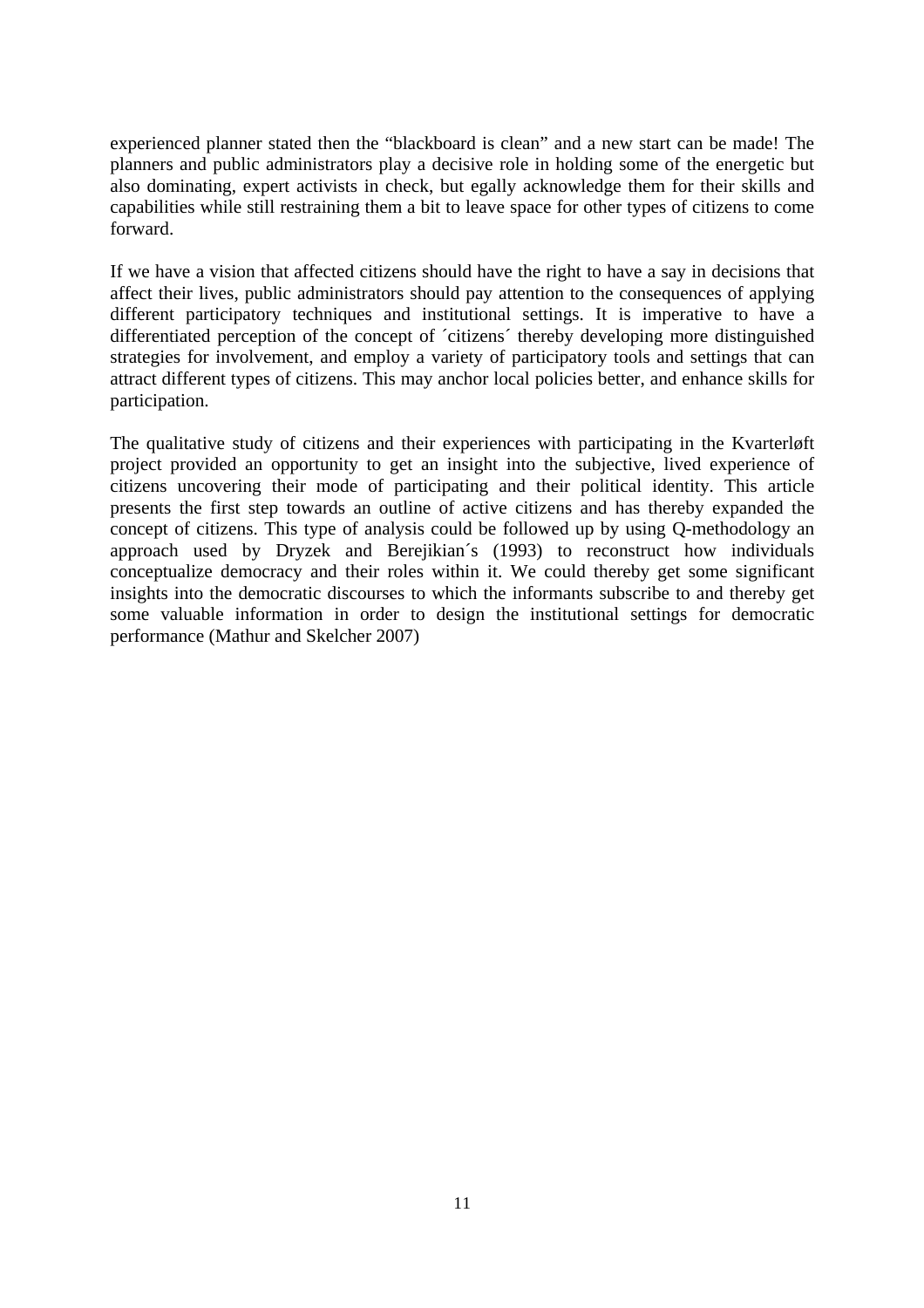#### **References**

Abelson, J., Forest, P.-G., et al. (2004) Will it make a difference if I showed up and share? A citizen's perspective on improving public involvement processes for health system decisionmaking, *in Journal of Health Services Research and Policy*, 9(4): 205-212.

Abelson, J. and Gauvin, F.-P. (2006) *Assessing the Impacts of Public Participation: Concepts, Evidence and Policy Implications* Canadian Policy Research Networks Research Report P|06

Agger, A. and Löfgren, K. (2007). *How Democratic are Networks based on Citizen Involvement?*pp-29-49, in J. Franzke, M. Boogers, J. Ruano & L. Schaap (Eds) *Tensions between local governance and local democracy.* Reed Business

Agger, A., Sørensen, E., et al. (2007). It takes two to tango: when public and private actors interact *Civic Engagement in a Network Society*. Yang, K. and Bergrud, E., Work in progress.

Atkinson, R. (1999) Discourses of Partnership and Empowerment in Contemporary British Urban Policy, *in Urban Studies*, 36: 59-72.

Bang, H and Sørensen Eva (1999) 'Hverdagsmagerne – en udfordring til demokratiet og til samfundsforskningen (The everyday maker – a challenge to democracy and social research) in Andersen, J. Goul et al (eds). *Den demokratiske udfordring (The democratic challenge*). Copenhagen: Reitzel: 92-113.

Bang, H. and Sorensen, E. (2001), 'The Everyday Maker: Building Social rather than Political Capital', in P. Dekker and E. Uslaner, eds, *Social Capital and Participation in Everyday Life*  (London: Routledge, 2001).

Bang, H. (2005), 'Among Everyday Makers and Expert Citizens', in J. Newman, ed., *Remaking Governance: Peoples, Politics and the Public Sphere* (Bristol: The Policy Press, 2005), 159-79.

Beierle, T. C. and Cayford, J.,(2002)*Democracy in Practice. Public Participation in Environmental Decisions*, Resources for the Future, Washington,

Cameron, J. and Grant-Smith, D. (2005) Building Citizens: Participatory Planning Practice and a Transformative Politics of Difference, *in Urban Policy and Research*, 23(1): 23-36.

Campbell, H. and Marshall, R. (2000) Public Involvement and Planning: Looking beyond the one to the many, *in International Planning Studies*, 5(3): 321- 344.

Carpini, M. X. D., Cook, F., et al. (2004) Public Deliberation, Discursive Participation, and Citizen Engagement: A Review of the Empirical Literature, *in Annual Review of Political Science*, (7): 315-344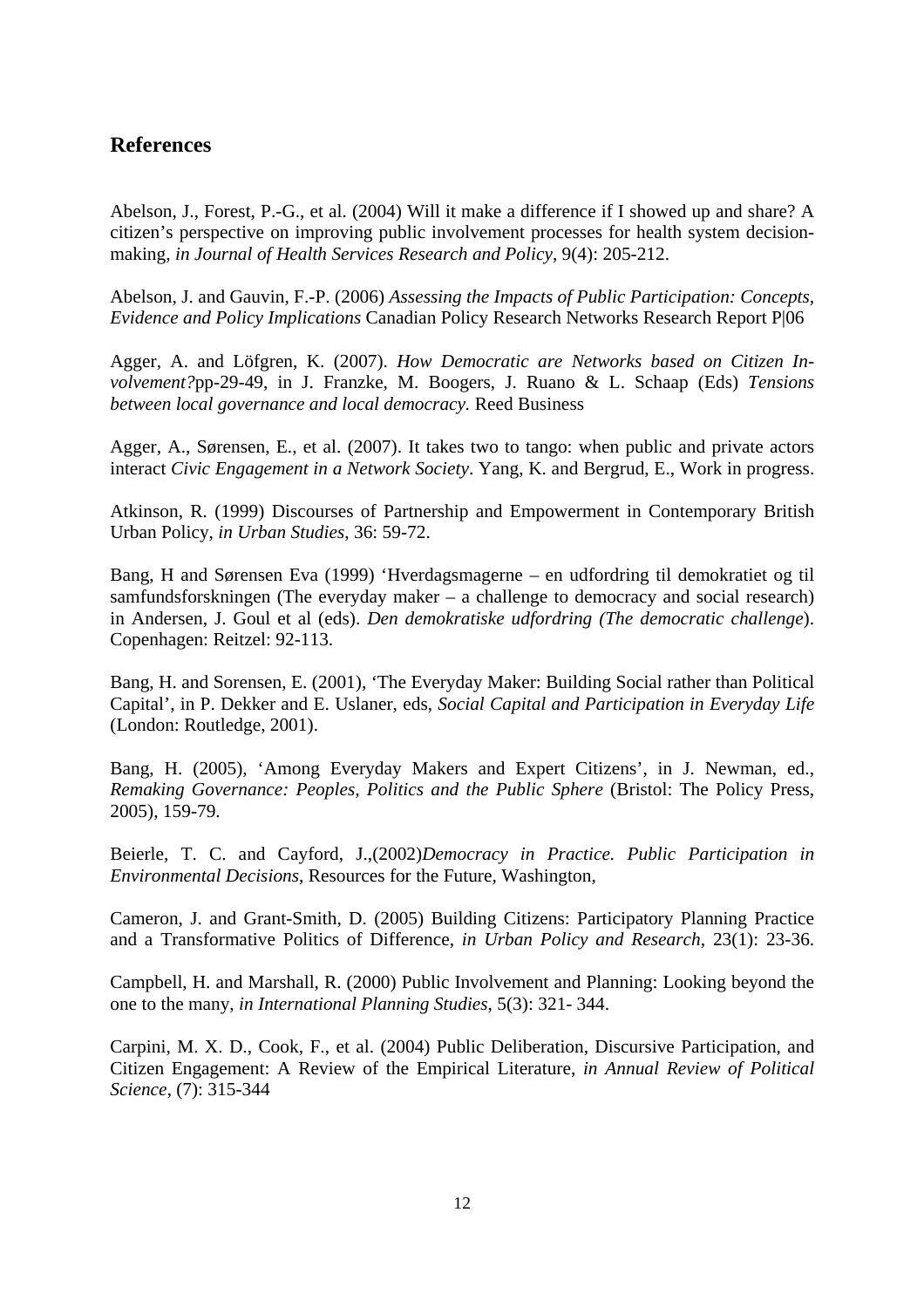Collaborative, Democracy, et al. (2006) A call to Scholars and Teachers of Public Administration, Public Policy, Political Science, and Related Fields, *in Public Administration Review*, December(Special Issue): 168-170.

Cooper, T. L., Bryer, T. A., et al. (2006) Citizen-Centred Collaborative Public Management, *in Public Administration Review*, December(Special issue): 76-88.

Creighton, J. L.,(2005)*The Public Participation Handbook Making Better Decisions Through Citizen Involvement*,Joessey - Bass A Wiley Imprint

Day, D. (1997) Citizen Participation in the Planning Process: An Essentially Contested Concept?, *in Journal of Planning Literature* 11(3): 421-434.

Dente, B. (2005) Government or Governance of Urban Innovation, *in DISP*, 3(162): 1-22.

DeSantis, V. S. and Hill, D. (2004) Citizen Participation in Local Politics: Evidence from New England Town Meetings, *in State and Local Government Review*, 36(3 (fall)): 166-173.

Dryzek, J. and (2000)*Deliberative Democracy and Beyond - Liberals, Critics, Contestations*, Oxford University Press, Oxford,

Fung, A. (2004) Deliberation's Darker Side: Six Questions for Iris Marion Young and Jane Mansbridge, *in National Civic Review*, Winter: 47-54.

(2006) Varieties of Participation in Complex Governance, *in Public Administration Review*, December 2006(Special Issue): 66-75.

Gastil, J. and Levine, P., Eds. (2005). *The Deliberative Democracy Handbook - Strategies for Effective Civic Engagement in the Twenty-First Century*, Jossey-Bass,A Wiley Imprint.

Gaventa, J. (2007). Foreword. *Spaces for Change? The Politics of Citizen Participation in New Democratic Arenas*. Cornwall, A. and Coelho, V. S. London & New Yoir Zed Books, Zed Books**:** X-XVIII.

Healey, P.,(1997)*Collaborative Planning: Shaping Places in Fragmented Societies*,Macmillan,London,

Hillier, J. (1998). Representation, Identity, and the Communicative Shaping of Place. *The Production of Public Space*. Light, A. and Smith, J. Maryland, Rowman & Littlefield**:** 207- 232.

Innes, J. and Booher, D. (1999) Consensus Building and Complex Adaptive Systems, A Framework for Evaluating Collaborative Planning, *in Journal of American Planning Association*, 65(4): 412 - 423.